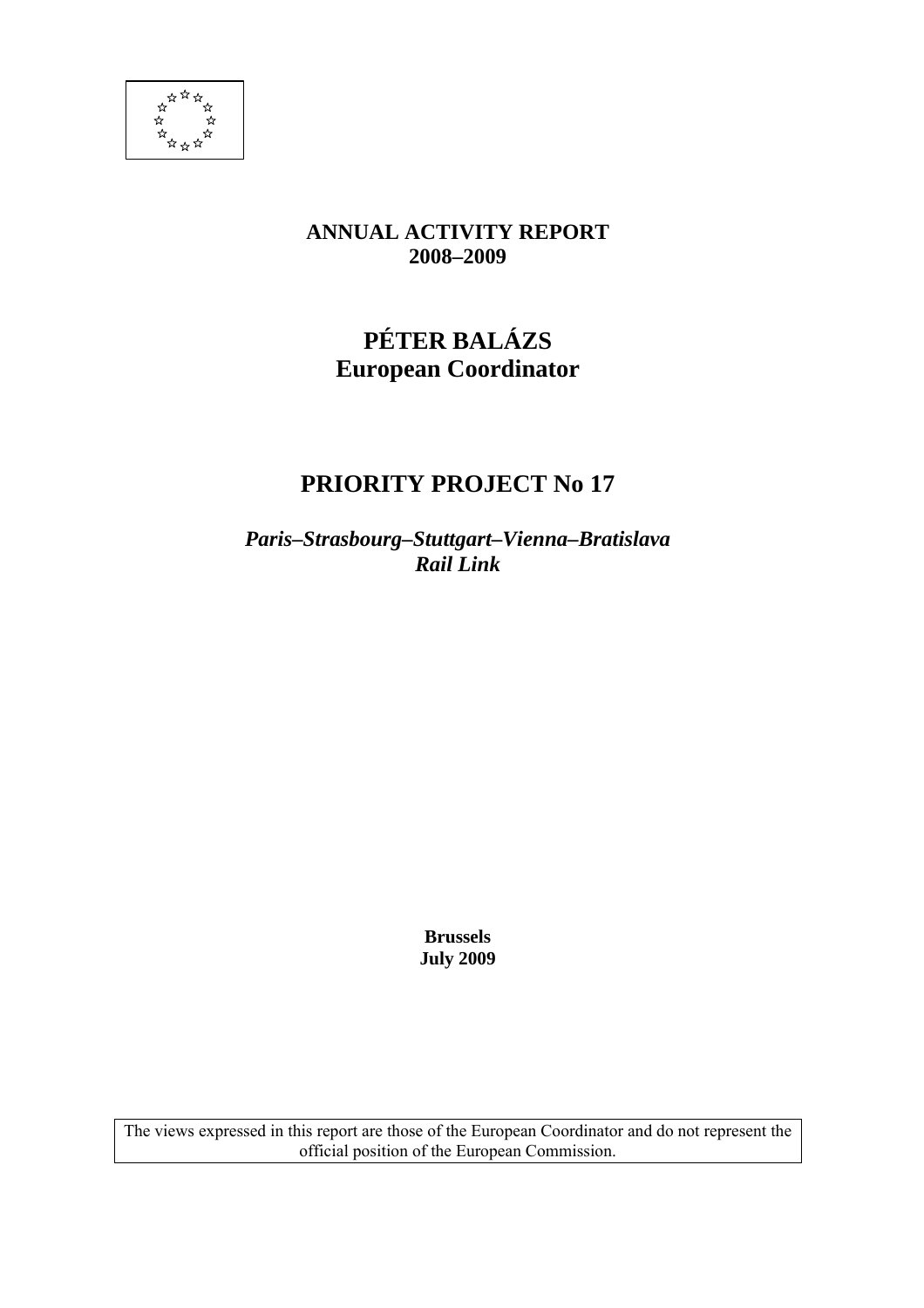## **CONTENTS**

| I. SIGNIFICANT PROGRESS MADE BY TEN-T PRIORITY PROJECT NO 17 IN 2005-      |  |
|----------------------------------------------------------------------------|--|
| I.1 Cornerstones of the cooperation between Member States and the European |  |
|                                                                            |  |
|                                                                            |  |
|                                                                            |  |
|                                                                            |  |
|                                                                            |  |
|                                                                            |  |
|                                                                            |  |
|                                                                            |  |
|                                                                            |  |
|                                                                            |  |
|                                                                            |  |
|                                                                            |  |
|                                                                            |  |
|                                                                            |  |
|                                                                            |  |
|                                                                            |  |
|                                                                            |  |
|                                                                            |  |
|                                                                            |  |
|                                                                            |  |
|                                                                            |  |
|                                                                            |  |
|                                                                            |  |
| II.3 Study on construction and operation of European railway corridors 10  |  |
|                                                                            |  |
|                                                                            |  |
|                                                                            |  |
|                                                                            |  |
|                                                                            |  |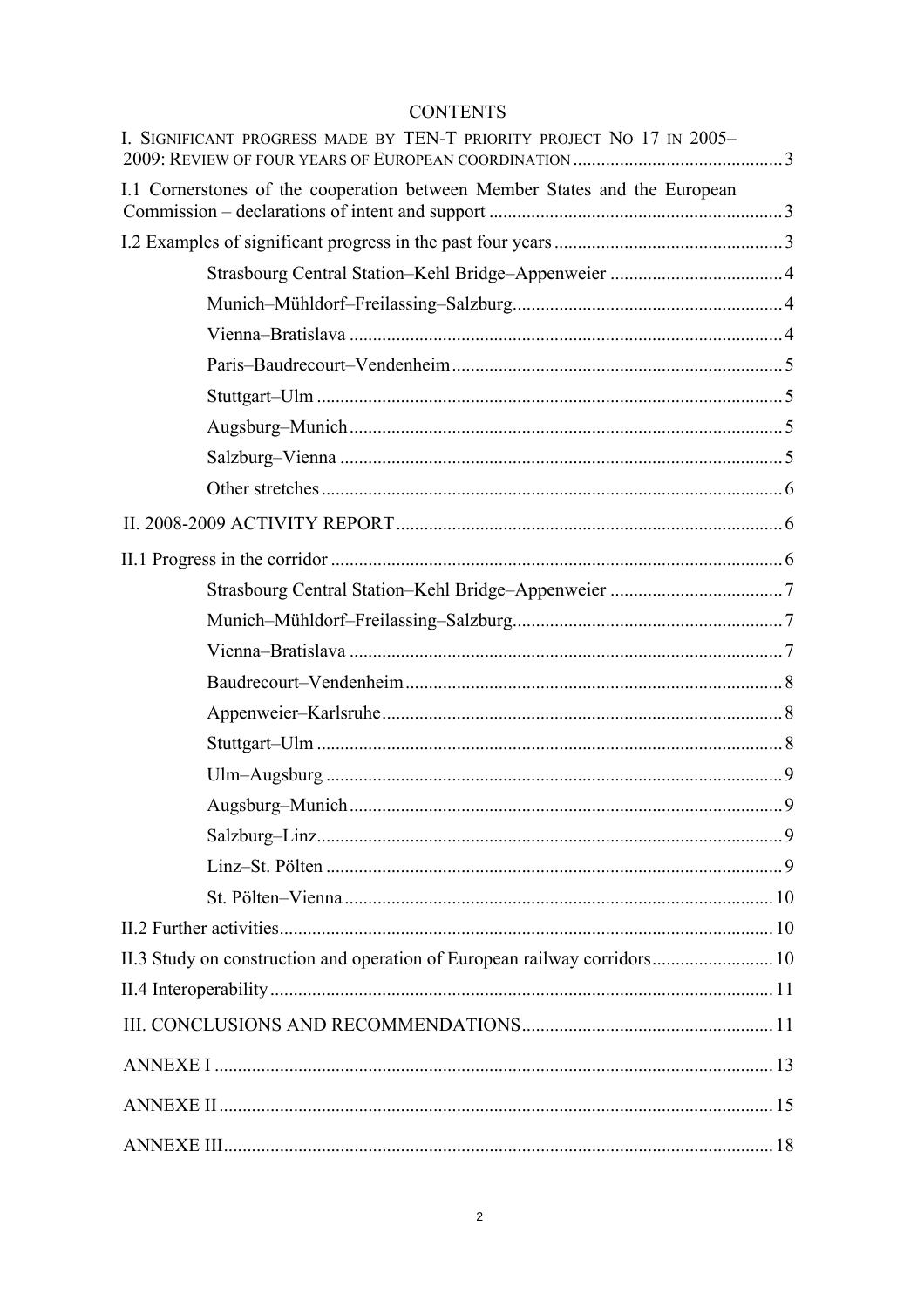## <span id="page-2-1"></span><span id="page-2-0"></span>**I. SIGNIFICANT PROGRESS MADE BY TEN-T PRIORITY PROJECT NO 17 IN 2005–2009: REVIEW OF FOUR YEARS OF EUROPEAN COORDINATION I.1 Cornerstones of the cooperation between Member States and the European Commission – declarations of intent and support**

The implementation of the trans-European transport policy is hindered not only by the shortage of financial resources, but also by coordination problems between the Member States in matters of scheduling, distribution of resources and general planning. To improve the coordination, according to Article 17a of the amended Community guidelines,<sup>1</sup> the Commission may designate European Coordinators for individual priority projects: "The European Coordinator shall promote, in cooperation with the Member States concerned, joint methods for the evaluation of projects and, where appropriate, advise project promoters on the financial package for the projects; consult, together with the Member States concerned, regional and local authorities, operators, transport users and representatives of civil society with a view to gaining fuller knowledge of the demand for transport services, the possibilities of investment funding and the type of services that must be provided in order to facilitate access to such funding."

At the request of the then Vice-President, Mr Jacques Barrot, Professor Péter Balázs took on this task in 2005 and has been the European Coordinator for TEN priority project No 17 for four years.

2005–2009 was a period of tremendous development in the "Paris–Bratislava" railway axis. The most important milestones of successful coordination and completion in good time of the railway line were already marked out in the first year of activity. With the signature of the declaration of intent by the four Ministers for Transport of France, Germany, Austria and Slovakia on 9 June 2006 in Luxembourg, the Member States agreed to complete the "Paris–Bratislava" railway axis as quickly as possible. To achieve this requires close cooperation between the four countries, which was also provided for in this declaration. A few days later, on 14 June 2006, a declaration of support was signed by authorities, institutions and organisations, which officially undertook to promote the upgrade of railway axis 17. These signatories today include over 100 regional authorities and other participants, such as chambers of commerce and industry, railway companies, industrial firms, universities and other bodies.

A further important highlight of the Coordinator's activity was the signature of three bilateral treaties between the Member States concerned, i.e. on 14 March 2006 between France and Germany on the construction of the bridge between Strasbourg and Kehl, on 10 July 2007 between Germany and Austria concerning the "Freilassing–Salzburg" cross-border section and on 11 July 2007 between Slovakia and Austria concerning the "Vienna–Bratislava cross-border section. These bilateral agreements ensure the successful upgrading as soon as possible of the cross-border sections along the "Paris– Bratislava" railway line.

## **I.2 Examples of significant progress in the past four years**

<span id="page-2-2"></span>During his four-year mandate, the Coordinator has been able to obtain an overview of the developments along the whole length of the "Paris–Bratislava" railway line. This comprehensive knowledge has enabled him to participate actively in the further

 $\overline{a}$ 

<sup>&</sup>lt;sup>1</sup> Decision No 884/2004/EC of the European Parliament and of the Council of 29 April 2004 amending Decision No 1692/96/EC on Community guidelines for the development of the trans-European transport network.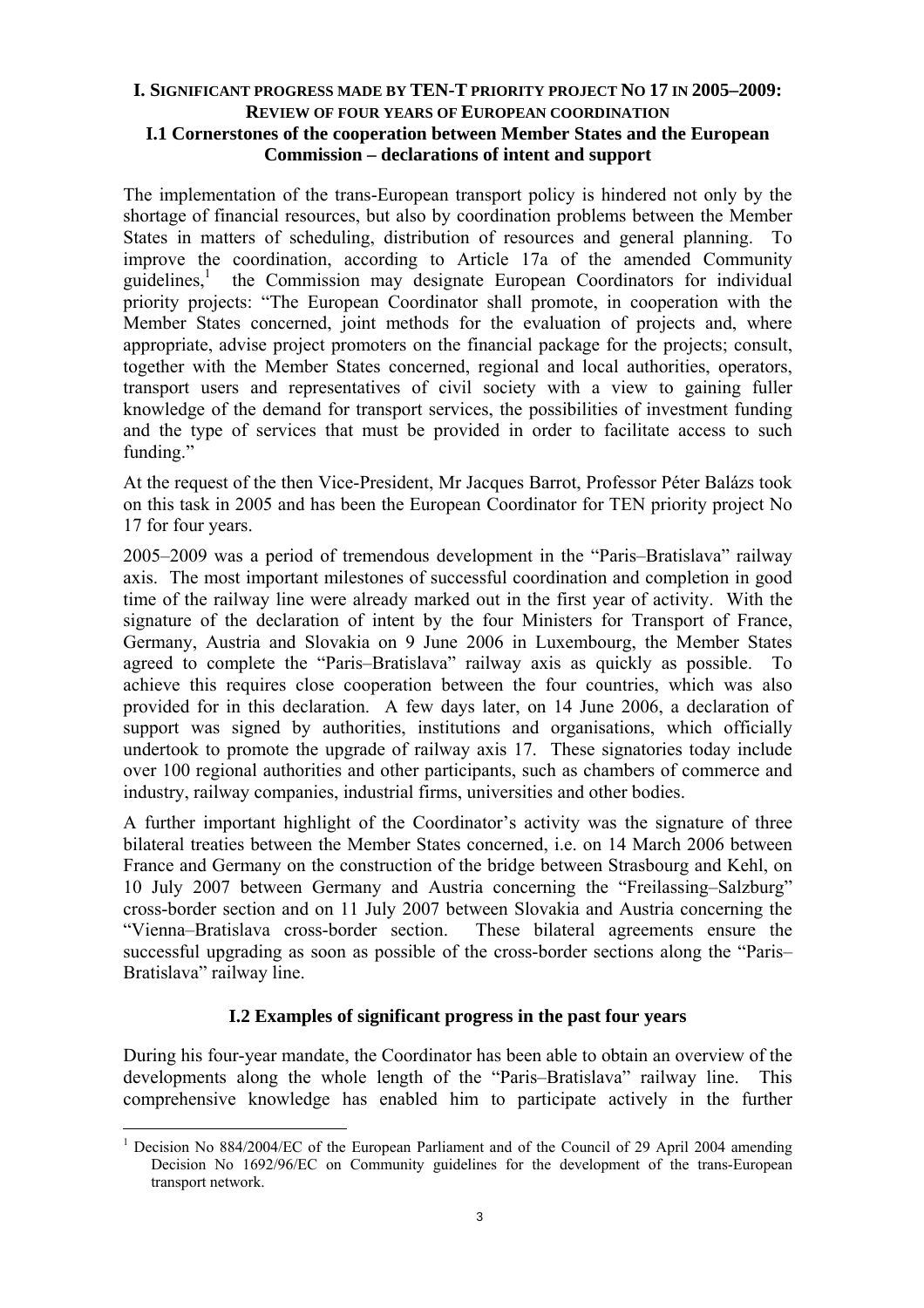development of the railway axis. In the process, he has not only mobilised national and regional political forums, but has also cooperated closely with the railway companies and industrial, academic and educational representatives. This committed activity has borne fruit in relation to both the cross-border sections and the removal of bottlenecks.

During his mandate, the Coordinator has repeatedly emphasised that the cross-border sections are the crucial points of the "Paris–Bratislava" railway line. The linking of national railway networks is imperative for a trans-European railway system. The respective Member State takes the decisions concerning the appropriate technical solution for the link, which must be in conformity with the European legislation.

In addition to achieving smooth cross-border railway transport, the Coordinator has expressly advocated interconnections with the airports, with a view to optimising the intermodality of the trans-European transport network.

<span id="page-3-0"></span>Furthermore, removing bottlenecks is an important priority.

## *Strasbourg Central Station–Kehl Bridge–Appenweier*

Regarding the "Strasbourg-Kehl-Appenweier" cross-border section, a bilateral treaty between France and Germany was signed on 14 March 2006. Since then, the treaty has been ratified by both Member States, the preparations have gone ahead and work on the Kehl Bridge began in March 2008. An official ceremony marking the start of the work was held on 8 July 2008. This new bridge will allow speeds of 160 km/h and will provide increased capacity with a view to offering new international and regional services. It will also help to make navigation on the Rhine easier. The work is progressing quickly and construction of the bridge over the River Rhine is expected to be completed in 2010.

## *Munich–Mühldorf–Freilassing–Salzburg*

<span id="page-3-1"></span>There has been positive follow-up to the bilateral treaty signed on 10 July 2007 between the German Minister for Transport, Mr Tiefensee, and the Austrian Minister for Transport, Mr Faymann. On the Austrian side, the section is being upgraded to three tracks; the construction of the new Salzach bridge was already completed by the end of 2008. A significant part of this section is being commissioned at the end of 2009. The Austrian part of the section is due to be opened in 2013. A detailed analysis has been drawn up for upgrading the German side, according to which the German part of the section should be considered as a whole. This integrated approach was adopted by the German authorities in the application for co-financing under the 2009 annual programme: Germany has received an EU subsidy amounting to EUR 8.04 million to draw up a preparatory study for the electrification of the "Munich–Freilassing" section. This study includes the preparation of an approximate timetable for the construction of this section.

#### *Vienna–Bratislava*

<span id="page-3-2"></span>This cross-border section is to receive special attention. It forms the hub for four modes of transport and five priority projects: the railway line from Paris to Bratislava, the railway axes from Nürnberg/Dresden to Athens/Sofia and from Vienna/Bratislava to Gdansk, plus the motorway axis from Vienna/Bratislava to Gdansk and the "Rhine/Meuse–Main–Danube" navigable inland waterway. In addition, there are also Vienna und Bratislava airports, which it is planned to interlink with railway axis 17. This intermodal transport hub has a unique geographical location and considerable potential and completion of the project will make a substantial contribution to stabilisation of the passenger and freight service of four modes of transport and to the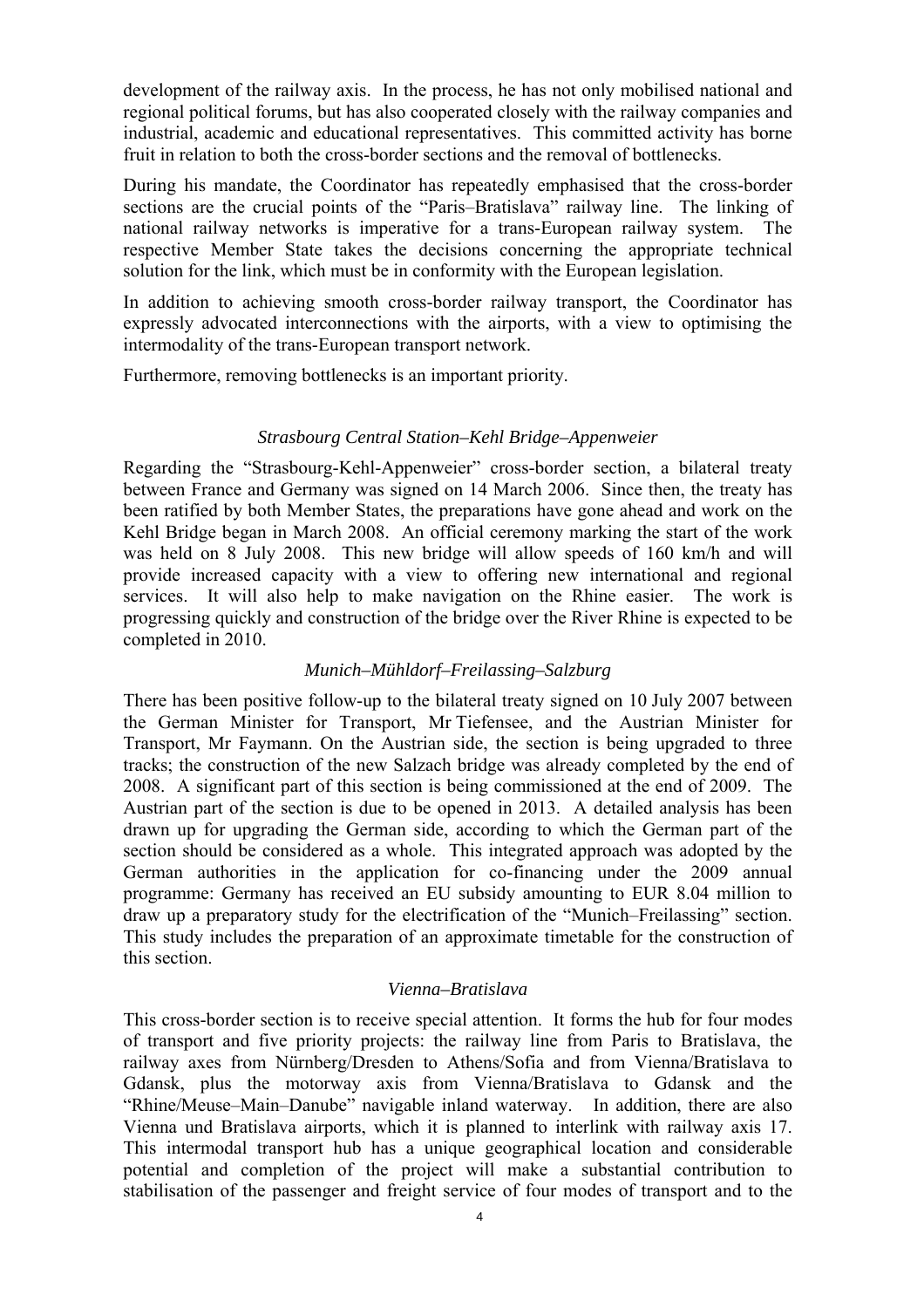sustainable economic development of the whole of Europe. A sum of EUR 129.85 million has been granted from the TEN budget, as well as further funding from the Regional Fund for the "Vienna–Bratislava" cross-border section: these data clearly demonstrate the outstanding importance attributed to upgrading this East-West axis for Europe.

• The bilateral treaty between Austria and Slovakia relates to the establishment of a "Vienna-Bratislava" link, starting from the new central station in Vienna and running via Schwechat to Vienna airport, Petržalka and the stations at Filiálka and Predmestie. A link to Bratislava airport is also planned.

#### *Paris–Baudrecourt–Vendenheim*

<span id="page-4-0"></span>The first train ran between Paris and Stuttgart as part of the official inauguration of the "Paris–Baudrecourt" section in June 2007. This result was achieved after 5 years of construction work and EU subsidy amounting to a total of EUR 241 million. The 300 km of the first phase of the East European high-speed line in France are designed for speeds of 350 km/h.

• The final 100 km between Baudrecourt and Vendenheim near Strasbourg form the second phase of the East European TGV which when completed will save half an hour over that stretch. The new line will also provide additional capacity which is lacking at present.

Work is about to start on this second phase of the East European TGV. If this section receives the necessary political and financial support, it could be upgraded by 2015. This would complete in full the French part of the "Baudrecourt–Strasbourg–Stuttgart" crossborder section.

#### *Stuttgart–Ulm*

<span id="page-4-1"></span>After the Federal Government, Deutsche Bahn AG, the Land of Baden-Württemberg, the city of Stuttgart and the region had reached agreement in July 2007 in a Memorandum of Understanding on the construction of "Stuttgart 21", it became clear to all parties involved that this project would be completed soon. The signature of the financing agreement by the above-mentioned parties took place on 2 April 2009. This historical event gave the decisive impetus to completion of the stretch; the first works between Stuttgart and Ulm have already been carried out. The amount of the TEN subsidisation is clear evidence of the importance which Europe attaches to the removal of this bottleneck: EU subsidies to the tune of EUR 230 million have been earmarked in the TEN-T budget for this section in the past 10 years.

#### *Augsburg–Munich*

<span id="page-4-2"></span>• The stretch will be completed in 2010 and is designed for speeds of 230 km/h. The special importance of this section is also highlighted by the co-financing from the European Commission, which was granted during the programming periods 1994–1999 and 2000–2006.

#### *Salzburg–Vienna*

<span id="page-4-3"></span>The Austrian part of the "Paris–Bratislava" railway line has made considerable headway in the past few years. The two bilateral treaties (between Austria and Germany and Austria and Slovakia) have given enormous political and financial impetus to the progress. The most expensive construction work was done between Linz and St. Pölten. The conversion to four tracks of the "Ybbs–Amstetten" section, which will shortly allow a maximum speed of up to 250 km/h (instead of the current 160 km/h), closes the gap in the west of the country. Two particularly important tunnel break-throughs in Vienna and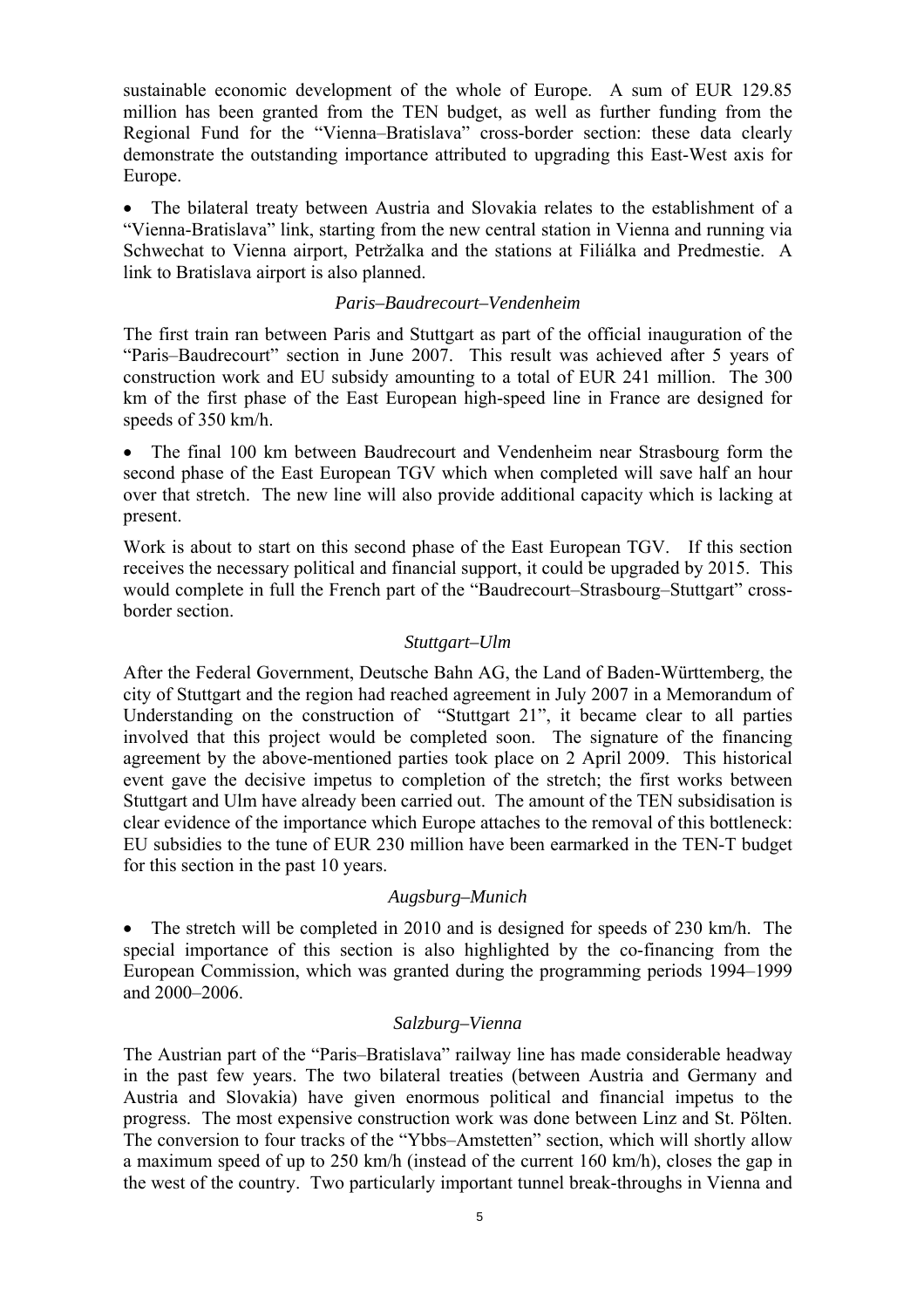<span id="page-5-0"></span>rapidly progressing work on the tunnels between St. Pölten and Vienna speak for themselves: the work here is advancing apace.

#### *Other stretches*

Progress was also made in further sections and in particular preparatory studies were carried out.

To sum up, the "Paris–Strasbourg–Stuttgart–Vienna–Bratislava" railway link is a rapidly advancing, realistic project, rapid completion of which is feasible in the foreseeable future thanks to the active cooperation and investments of the Member States. It is significant that a sum of EUR 438.35 million has been earmarked for this priority project under the multiannual TEN-T programme 2007–2013.

#### **II. 2008-2009 ACTIVITY REPORT**

#### **II.1 Progress in the corridor**

<span id="page-5-2"></span><span id="page-5-1"></span>During 2008–2009, the four participating Member States, i.e. France, Germany, Austria and Slovakia, have made further major efforts towards the completion of this project. The current preparatory work between Baudrecourt and Vendenheim, the official start of work on the Kehl Bridge in July 2008, the signature of the "Stuttgart 21" financing agreement and the "Twin City Declaration", as well as the break-through of the Lainzer Tunnel and the Wienerwald Tunnel are examples which show the efforts made with high investments. These results along the length of the railway axis convey the image of a concrete project which – barring a few individual stretches – can be completed by 2015.

One can thereby conclude that the Member States are taking concrete action to implement the declaration of intent adopted by the French, German, Austrian and Slovak Transport Ministers on 9 June 2006 in Luxembourg (Annex I). The analysis contained in the present activity report also shows that the successes achieved are founded not least on the direct involvement of the territorial authorities affected by the "Paris–Strasbourg– Stuttgart–Vienna–Bratislava" line and of other players (chambers of commerce and industry, railway companies, representatives of industrial sectors, universities and associations campaigning for completion of this line) which signed a declaration of support (Annex II). The lengthy list of signatories to the declaration shows very clearly that the construction of the "Paris–Strasbourg–Stuttgart–Vienna–Bratislava" line in its entirety as soon as possible is supported by a very strong political and economic will at local and regional level.

During the year under review (2008–2009), the Coordinator attended section inspections at key stages of work, various conferences and numerous meetings. He has also maintained a regular correspondence with all the parties involved in this priority project so as to be able to keep a close watch on developments and convey his views.

In the middle of the year under review, in February 2009, the Coordinator had the opportunity to have a talk with all four Transport Ministers of the Member States concerned. This provided him with insight into the current state of progress of the project and the planned activities in the individual Member States. The four Ministers view the current work along the railway axis positively. These talks led to the Coordinator drawing up an interim report on the developments along the railway axis and presenting it during a personal interview with Vice-President Tajani.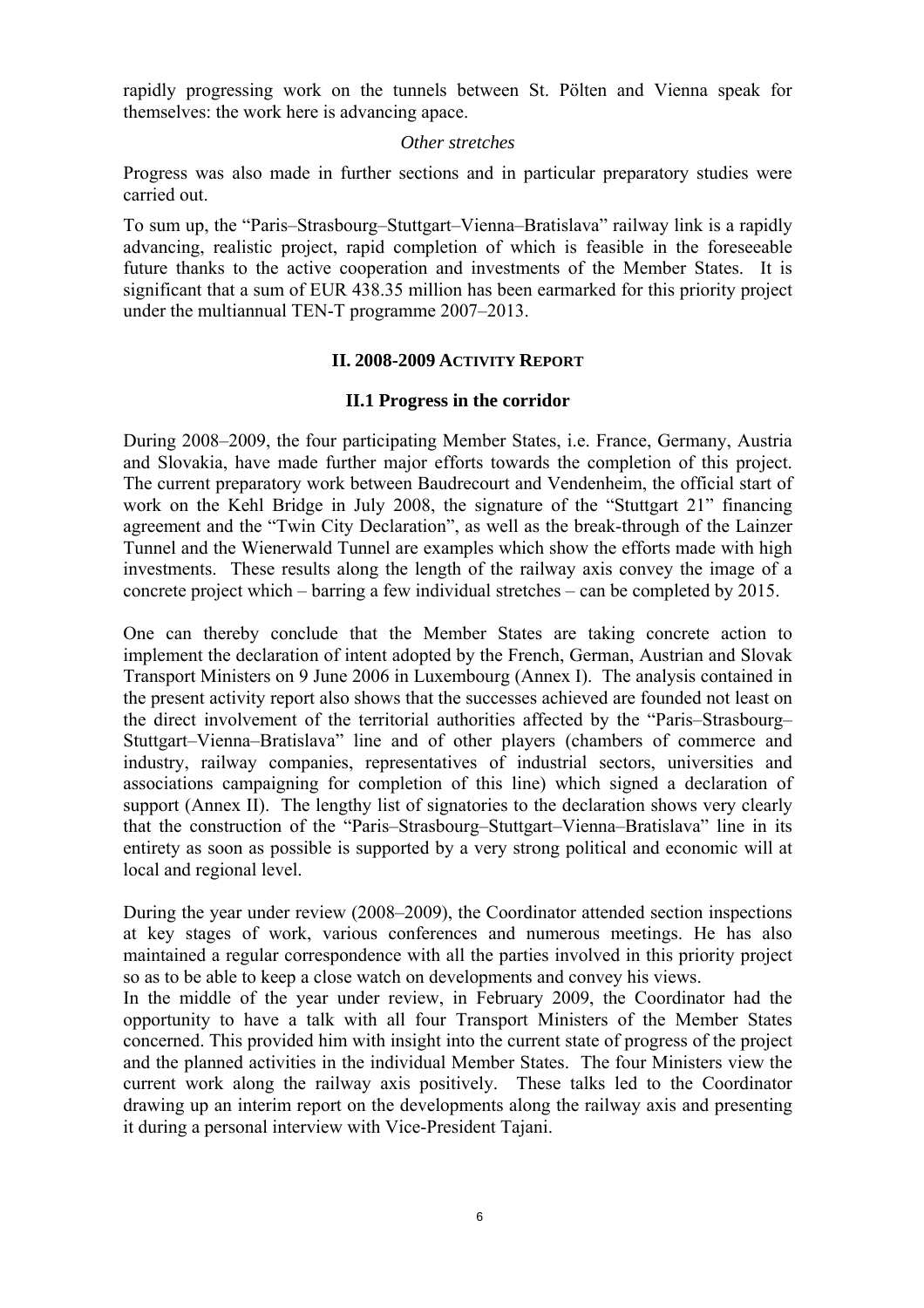## *Strasbourg Central Station–Kehl Bridge–Appenweier*

<span id="page-6-0"></span>Since the official start of the work on 8 July 2008, work on the Rhine bridge has been progressing rapidly, with completion expected by December 2010. The rail link to the Rhine bridge on the French side is also under construction. The fact that this bridge has become a symbol of atonement and international cooperation is shown inter alia by the fact that this place has been chosen as venue for this year's NATO Summit.

Plans have already been drawn up for the section behind the Rhine bridge to the western side of Kehl station; the planning work has not yet started for the remaining section to Appenweier. Against this background, no indications can yet be given concerning the technical construction of the so-called "Karlsruhe curve".

## *Munich–Mühldorf–Freilassing–Salzburg*

<span id="page-6-1"></span>The Federal Republic of Germany submitted an application for co-financing for the German stretch of the cross-border section under the TEN-T 2008 annual programme. This application received the green light from the European Commission and Germany has been granted a subsidy amounting to EUR 8.04 million to draw up preliminary planning for the electrification. This is particularly welcome not only because the German part of this cross-border section is being dealt with as a whole, but also since a rough timetable for the construction work for this section is included at the end of this study. The part between Freilassing station and the cross-border bridge over the Saalach has already reached the planning stage. The construction work is under way within Austrian territory with the bridge over the Salzach; commissioning of the entire section is planned for 2013.

During the visit to the Federal Ministry of Transport, Building and Urban Affairs in February 2009, the Federal Minister, Mr Tiefensee, pointed out that the revision of the requirements plan for the nationwide upgrade of the German railway network is currently under way. Only next year will concrete results be available concerning the "Munich– Mühldorf–Freilassing" section.

Furthermore, the Coordinator visited the Bavarian Minister for Economic Affairs and Transport, Mr Martin Zeil. Mr Zeil announced his firm intention to pull out all the stops for the German part of this cross-border section to be completed as quickly as possible. However, it does not seem realistic for the "Munich–Tüßling" section to be constructed before 2015. For the time being, the upgrading of the section from Tüßling to the Austrian border cannot be terminated until the above-mentioned preparatory study has been completed.

## *Vienna–Bratislava*

<span id="page-6-2"></span>For the 2007–2013 multiannual programming period, EUR 129.85 million has been assigned to this section, from which the work on the infrastructural component of the new Vienna Central Station and the section up to the Slovak border will be co-financed. The work on the Austrian side already started in 2007 and is proceeding according to plan. The hand-over of the new central station is planned for 2013; the Austrian part of this cross-border section will be commissioned by 2015 at the latest.

These measures not only further improve the link between the cities of Vienna and Bratislava. In addition, the project entails better connections between old and new Member States which will benefit from this line through the considerable savings in time. One need only consider the 40 minutes which will be saved in the future as a result of the construction of the Lainzer Tunnel and the new Vienna Central Station. The ceremonial break-through of the Lainzer Tunnel took place on 25 May 2009.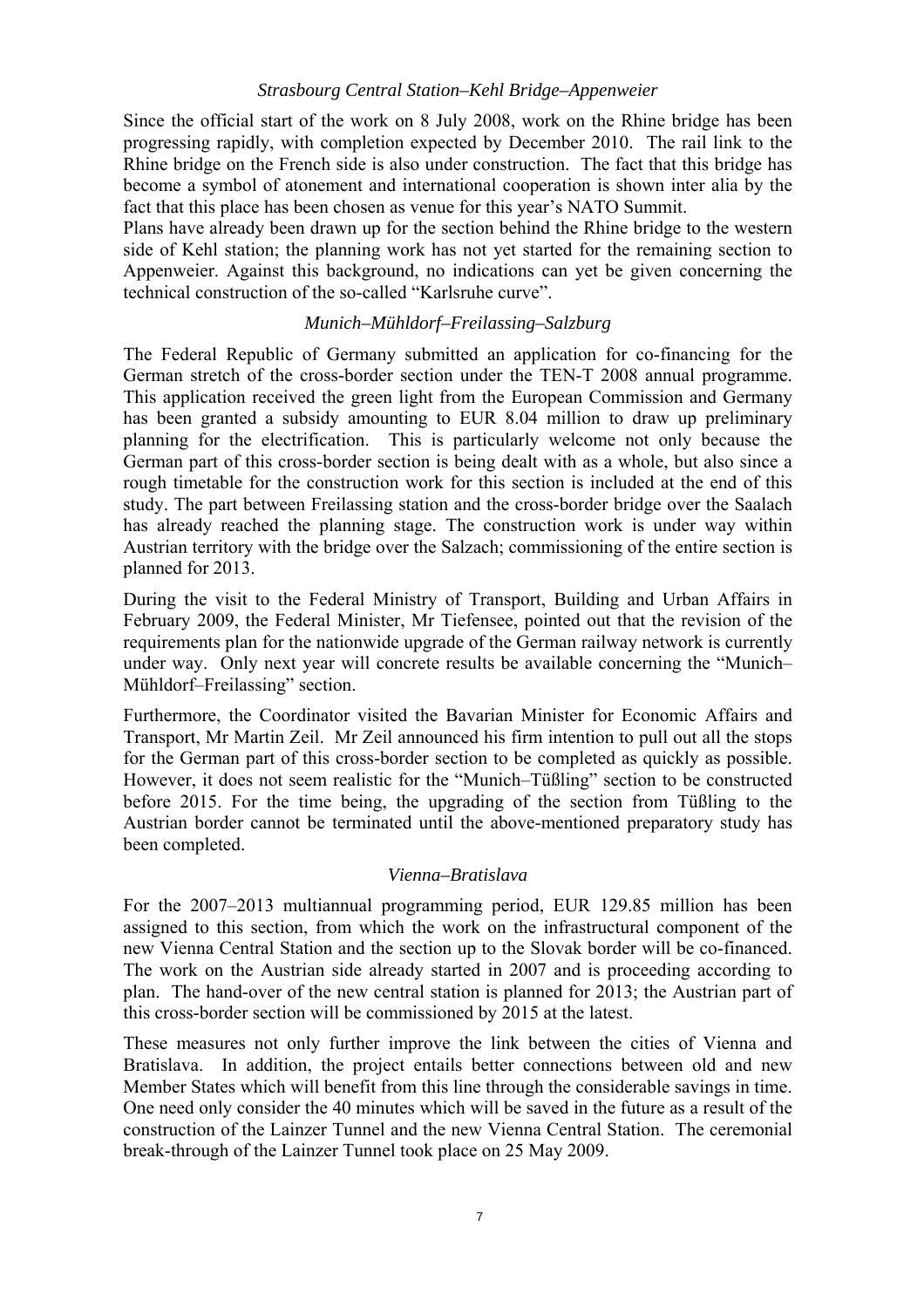The "Spange Götzendorf" project as a whole comprises a railway link between Vienna Airport and the Ostbahn in the Götzendorf area. The submission for the environmental impact assessment was made in December 2008. Starting the construction work seems feasible in 2011/12, which means that completion in 2014/2015 would be realistic.

During the two-day general meeting of the "Main Line for Europe" (*Magistrale für Europa*) initiative, the Coordinator once again confirmed his opinion that the "Vienna-Bratislava" cross-border section must be the focus of particular interest. This intermodal transport hub, where five TEN priority projects converge, has considerable economic potential on account of its unique geographical location. As the finale to the general meeting, the senior representatives of both cities and the Chairman of the initiative signed the "Twin City Declaration", in which the signatories confirm their desire to encourage close coordination between all decision-makers to promote the fastest possible completion of this project, to upgrade the stations and their surroundings, to ensure the link-up of international and national transport with local and regional transport and to optimise access to the "Paris–Bratislava/Budapest" railway axis. During the two-day event, the Coordinator had the opportunity to visit the section between Vienna Airport and Vienna South Station.

#### *Baudrecourt–Vendenheim*

<span id="page-7-1"></span><span id="page-7-0"></span>• The plans for this section are already under way, with work potentially starting in 2010.

#### *Appenweier–Karlsruhe*

• The construction of the Rastatt railway tunnel seems to be practicable thanks to the financial support under the Federal Government's 2nd economic package. However, first of all the ten year-old planning for the tunnel must be revised on account of safety provisions in tunnels which have recently entered into force. The start of construction is scheduled for 2011. Infrastructure modernisation work is being carried out along the "Rastatt–Karlsruhe" section in 2009 (replacement of rails, points, sleepers, gravel and overhead contact lines, removal of several level crossings and installation of sound barriers).

#### *Stuttgart–Ulm*

<span id="page-7-2"></span>• The first work on the crucial bottleneck of the railway axis, between Stuttgart and Ulm, started this year; work on the major tunnels is expected to begin in 2010. One of the prerequisites for this was the signing of the "Stuttgart 21" financing agreement. After more than 15 years of preparation, the Federal Government, the Land and Deutsche Bahn AG affixed their signatures to this agreement on 2 April 2009. The European Coordinator has monitored progress towards this extraordinarily important event since he took up his post and called for consensus between all parties involved.

• In November 2008, the Coordinator attended the working group meeting of the "Main Line for Europe" (*Magistrale für Europa*) initiative in Ulm, at which the current status of the *SMA study* was presented (more on this subject in the next section). He then gave a town-hall presentation for information to the residents in the catchment area of Ulm on priority project No 17. This evening event was organised as part of the PR work of the city of Ulm "Innenstadtforum City-Bahnhof" (City Station Inner City Forum).

• In February, the Coordinator visited Board members of Deutsche Bahn and the Federal Minister, Mr Tiefensee, to clarify topical issues concerning the "Paris– Bratislava" railway line. The main subjects were the "Stuttgart 21" financing agreement – which at that time had not yet been signed – and the "Munich–Mühldorf–Freilassing" section. The talks were successful and very enlightening. Both Deutsche Bahn and the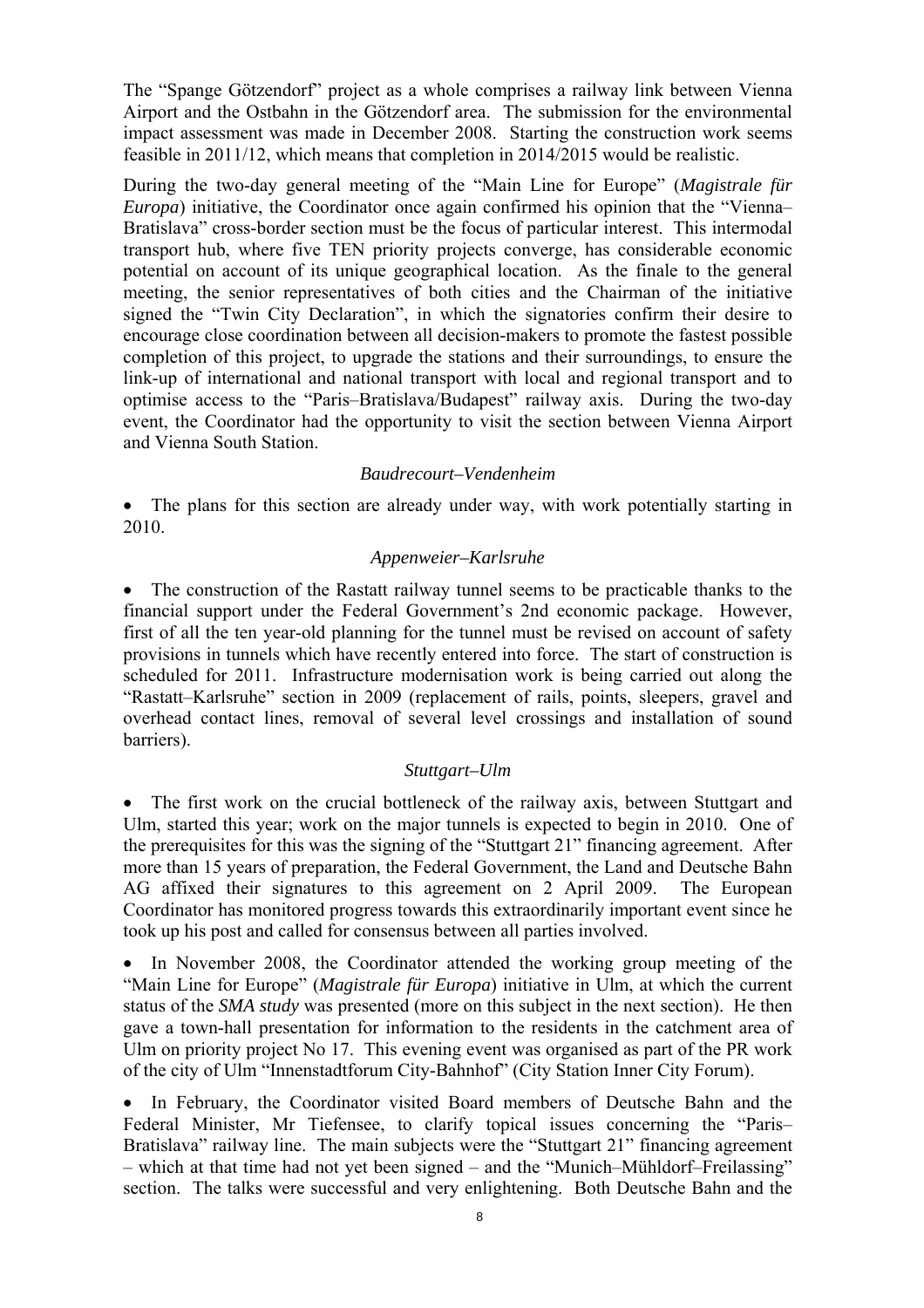Transport Minister showed readiness to find solutions as quickly as possible to the matters raised.

In April, the Coordinator received an invitation to a symposium organised by the "Main Line for Europe" (*Magistrale für Europa*) initiative and the Land capital Stuttgart, where he presented the audience with an overview of the current state of progress of the railway line.

## *Ulm–Augsburg*

<span id="page-8-0"></span>The "Neu-Ulm–Augsburg" section still requires more detailed discussions, which have not yet begun. There was no need for these until a decision on the "Stuttgart–Ulm" section had been taken. The analysis can now begin, although in the knowledge that the existing infrastructure could continue meet demand for some time to come. The Bavarian government made considerable efforts this year towards upgrading the "Neu-Ulm–Augsburg" section, including a third track to the west of Augsburg. However, the financing has still not been resolved.

<span id="page-8-1"></span>The planning permission documents for the Augsburg station conversion are already to be drawn up this year and then the procedure initiated and carried out. Work could commence in two to three years' time.

#### *Augsburg–Munich*

• The conversion of the "Augsburg–Munich" section to four tracks is proceeding rapidly and the part as far as Mering was completed in 2008; the section to Olching will be finished in 2010. Trains will then be able to run on this section at a speed of 230 km/h thanks to the separation of regional and freight trains from (inter)national high-speed trains.

In November 2008, the Coordinator visited all the construction work on this line between Olching and Augsburg and Mehring station. He was delighted to find that the work is proceeding briskly and that the stretch can be commissioned by the end of 2010.

Also in autumn 2008, the Coordinator paid a visit to the Chairman of Flughafen München GmbH and took the opportunity to emphasise the particular importance of linking Munich Airport to the "Paris–Bratislava" railway axis and the indispensability of a conference of the airports located along this railway line in 2010.

## *Salzburg–Linz*

<span id="page-8-2"></span>The "Salzburg–Linz" section is made up of different parts which are at different stages of development. The results of the high-capacity line variants for the "Salzburg–Attnang– Puchheim" link will be presented this year. After all the works have been carried out on the Westbahn in 2013, the journey time between Salzburg and Vienna will be cut by an hour from the present 3 hours 20 minutes to 2 hours 20 minutes. In addition, on 7 November 2008, the first cut of the spade was made for the new Salzburg Central Station.

## *Linz–St. Pölten*

<span id="page-8-3"></span>The most significant work was carried out in recent years between Linz and St. Pölten. This section is nearing completion; the upgrading to four tracks throughout its length means a considerable increase in capacity and train speeds of 200 km/h. The work on the "Ybbs–Amstetten" section is progressing at top speed and completion is expected in 2012. Moreover, the further development is also essential of the St. Pölten freight train bypass, which, after building stopped in 2002, can be resumed this year. This part of the railway axis is supported by a considerable sum from Austria's national economic package.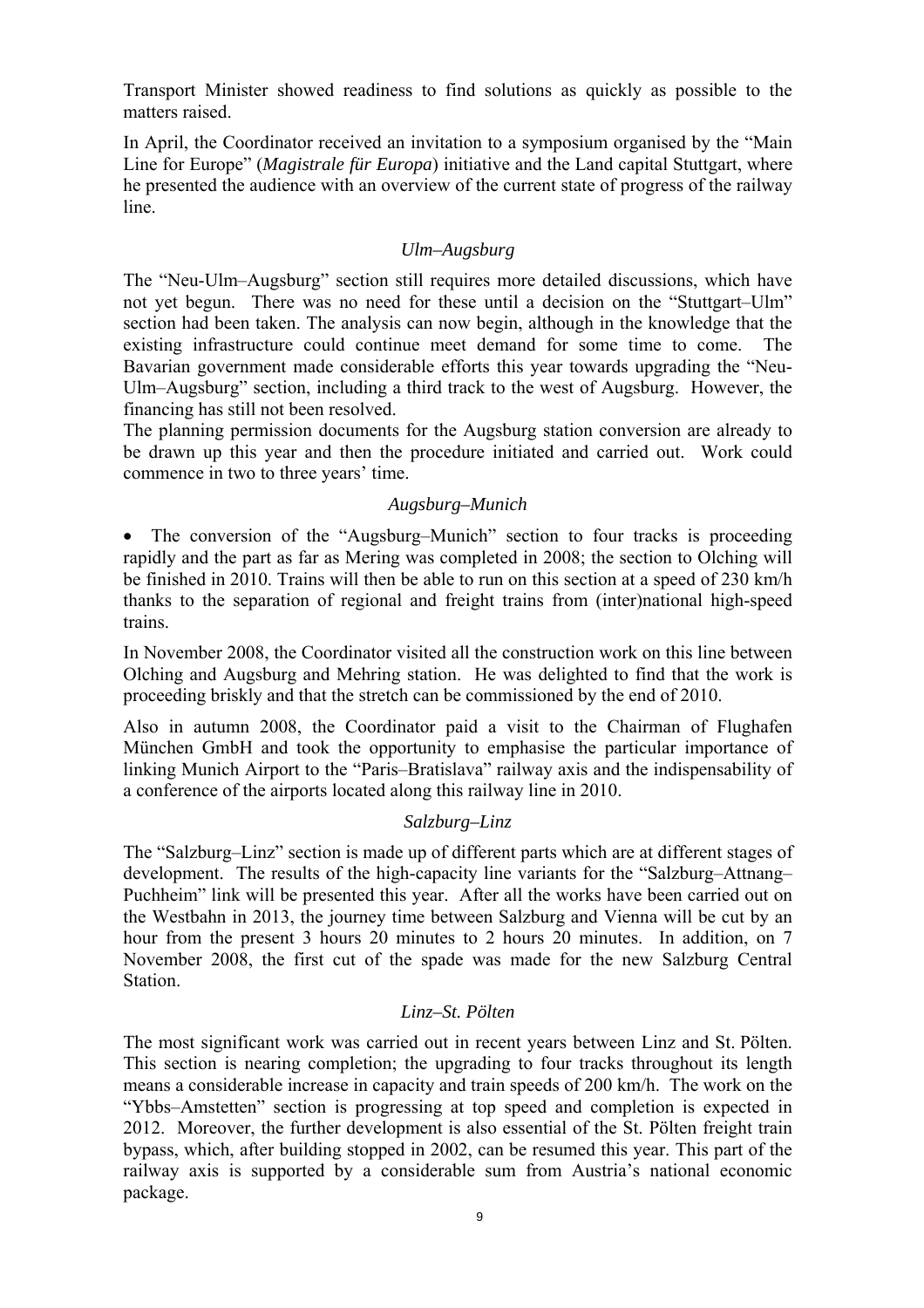#### *St. Pölten–Vienna*

<span id="page-9-0"></span>No other section has inaugurated as many tunnel break-throughs in recent years as that between Sankt Pölten and Vienna. After the break-through of the tunnel under the Wienerwald massif in September 2007, the Stierschweiffeld Tunnel in April 2007 and the Reiserberg Tunnel in February 2008, the break-through for the Lainzer Tunnel was inaugurated on 25 May 2009.

## **II.2 Further activities**

<span id="page-9-1"></span>First of all, the activities of the "Main Line for Europe" (*Magistrale für Europa*) association initiative should be emphasised. This association combines regions, cities and chambers of commerce and industry along the "Paris–Bratislava" section and is presided over by the Mayor of Karlsruhe, Mr Fenrich, who in the past conducted studies which contributed to providing a basis for an economic approach to the project in question. It has a permanent working group, which meets four or five times a year and provides a forum for regular exchanges on the latest developments surrounding the project. These were held in Munich, Ulm, Vienna/Bratislava, Stuttgart and most recently in Strasbourg.

Together with KLOK, a consultancy firm, and the chambers of commerce and industry, the "Main Line for Europe" (*Magistrale für Europa*) initiative has also conducted detailed studies on the use of this rail link by freight transport. This work is being pursued through an analysis of the logistics organisation, particularly terminals. The studies and work under the initiative will provide concrete results which can then be taken forward.

The Coordinator welcomes the activities of the "Main Line for Europe" (*Magistrale für Europa*) initiative and thanks those involved for their untiring commitment to upgrading the "Paris–Bratislava" railway line as quickly as possible.

The East European TGV Association is another association working very actively for priority project No 17. During the past three years of the Coordinator's mandate, the East European TGV Association has been presided over by the former Mayor of Strasbourg, Fabienne Keller. Under her guidance, a large number of activities have been organised, bringing together the economic, scientific, cultural and tourism actors associated with the project. The Coordinator welcomes the East European TGV Association's activities and thanks it for its commitment to upgrading the "Paris– Bratislava" railway line as quickly as possible.

## **II.3 Study on construction and operation of European railway corridors**

<span id="page-9-2"></span>The "Main Line for Europe" (*Magistrale für Europa*) initiative published a detailed atlas in 2006, with particular emphasis on the link between the new "Paris–Bratislava" line and regional and local services. This year too, it is continuing its efforts by launching another study in cooperation with SMA und Partner AG in Zürich.

This study focuses on the "Paris–Bratislava" railway line and investigates, inter alia, how the international agreement on timetables can be organised in good time, i.e. already in parallel with the planning and performance of the construction work, so that maximum benefit for end customers is derived from the investments: ideal journey times and good and frequent connections. This integrated planning of timetable and infrastructure is a prerequisite for a smoothly functioning railway network.

Three developments provide the basis for the investigations: firstly, the creation of a European area guaranteeing freedom of passenger transport; secondly, the knitting together of the high-speed sections in Europe; and thirdly, the liberalisation of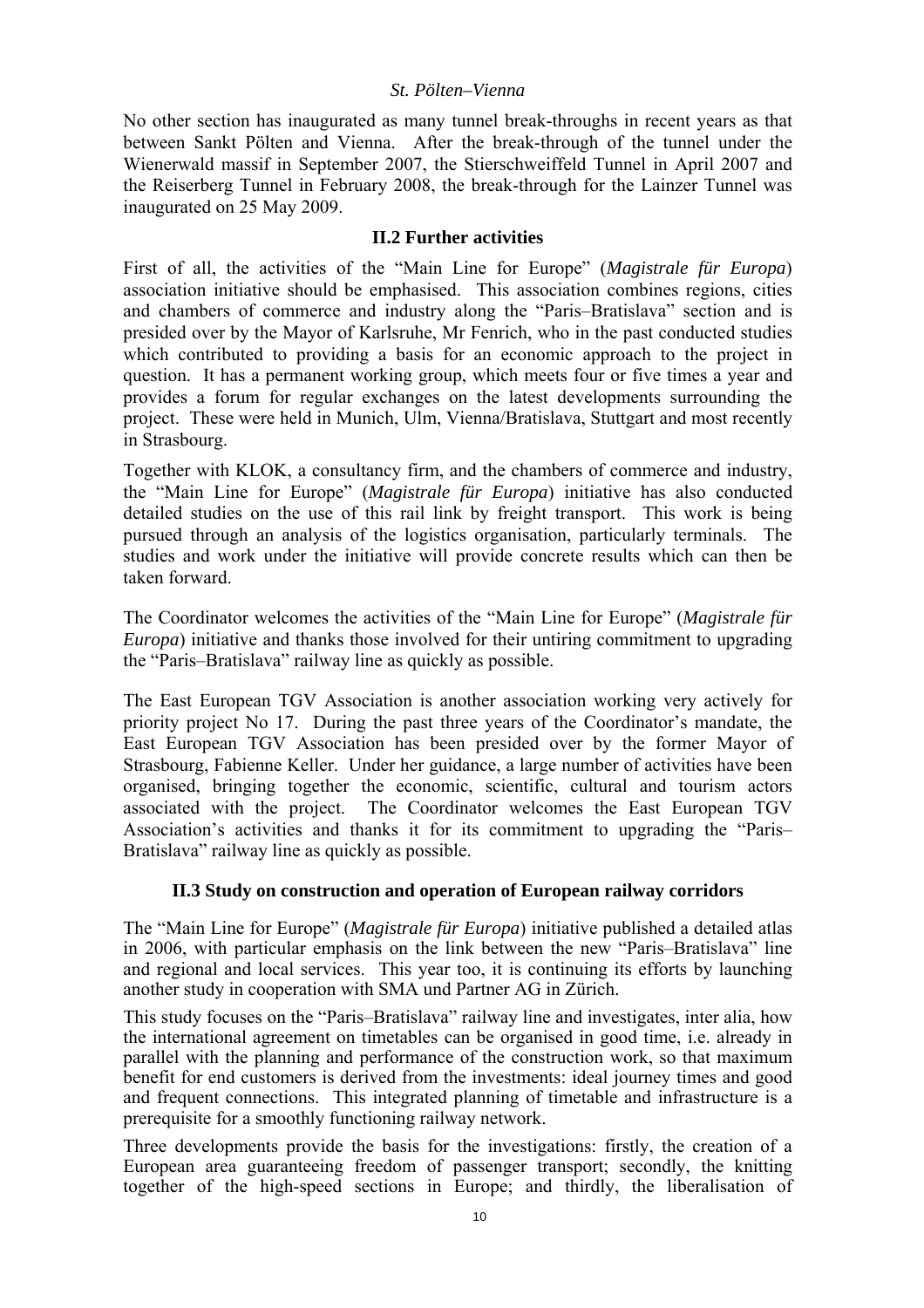international railway passenger transport. It is therefore necessary to investigate the organisational prerequisites and especially the run-up times so that cross-border highspeed transport development can become a reality. Priority project No 17 is a good example to demonstrate these correlations.

<span id="page-10-0"></span>This study is to be published in August 2009.

## **II.4 Interoperability**

Differing technical standards prevent cross-border rail transport on the European rail network. Against this background, it is necessary to undertake joint efforts to harmonise these systems at European level. It is imperative to avoid each Member State investing substantial resources in the development, testing and validation of systems, which are incompatible but correspond to similar needs. Against this background, the European Commission advocated combining the various national research projects and developed a European major industrial project, ERTMS (European Rail Traffic Management System). The standardisation of the many currently co-existing signalling systems will offer several advantages, namely boosting the competitiveness and dynamism of the railway sector, supporting the market integration of railway freight and passenger transport, giving impetus to the European railway equipment market, reducing costs and improving the quality of rail transport. The ERTMS is therefore fully in keeping with the Lisbon strategy.

The ERTMS equipment of the already operational section between Paris and Baudrecourt is to be terminated this year. The remaining 100 km in French territory will be equipped with ERTMS by the time they are commissioned, i.e. by 2015 at the latest.

Within German territory, the section from Appenweier to Karlsruhe, which is also part of priority project No 24, is to be equipped by 2015 according to the declaration of intent for the ERTMS corridor "A". Between Stuttgart and Ulm, the plan is to equip the section by the time the upgraded and new sections have been completed (by 2020 as the latest). Considerable efforts are also being made in the remaining part to ensure that the section in Germany is equipped with ERTMS all along the line.

In Austria, the ERTMS equipment on the "Paris–Bratislava" railway axis will be terminated by 2012 and in Slovakia by the time of the commissioning of the section between the Slovak-Austrian border and Bratislava at the latest, i.e. probably by 2020.

## **III. CONCLUSIONS AND RECOMMENDATIONS**

<span id="page-10-1"></span>Priority project 17 "Paris–Strasbourg–Stuttgart–Vienna–Bratislava" is making good progress. Substantial sections have been commissioned: Paris–Baudrecourt, Appenweier–Karlsruhe–Stuttgart (excluding Rastatt), Linz–St. Pölten (apart from some sections around Asten and Ybbs). Important sections will be completed by 2013, the end of the current Financial Perspective: Strasbourg–Kehl–Appenweier, Augsburg–Munich, Linz–St. Pölten–Vienna; others will be well advanced by the end of 2013, including Baudrecourt–Vendenheim and Vienna–Bratislava. The "Stuttgart–Ulm" bottleneck, the most difficult section of the entire line, appears to have made good progress through the signature of the financing agreement; it will be completed in 2020.

There is therefore a prospect of the priority project becoming a tangible reality within a relatively short time, passing through regions of major economic importance, connecting a number of major towns and cities and thereby offering direct access to around 32 million citizens..

However, it should be pointed out very clearly that there are still problems which must be solved in the coming years. The Coordinator therefore recommends making the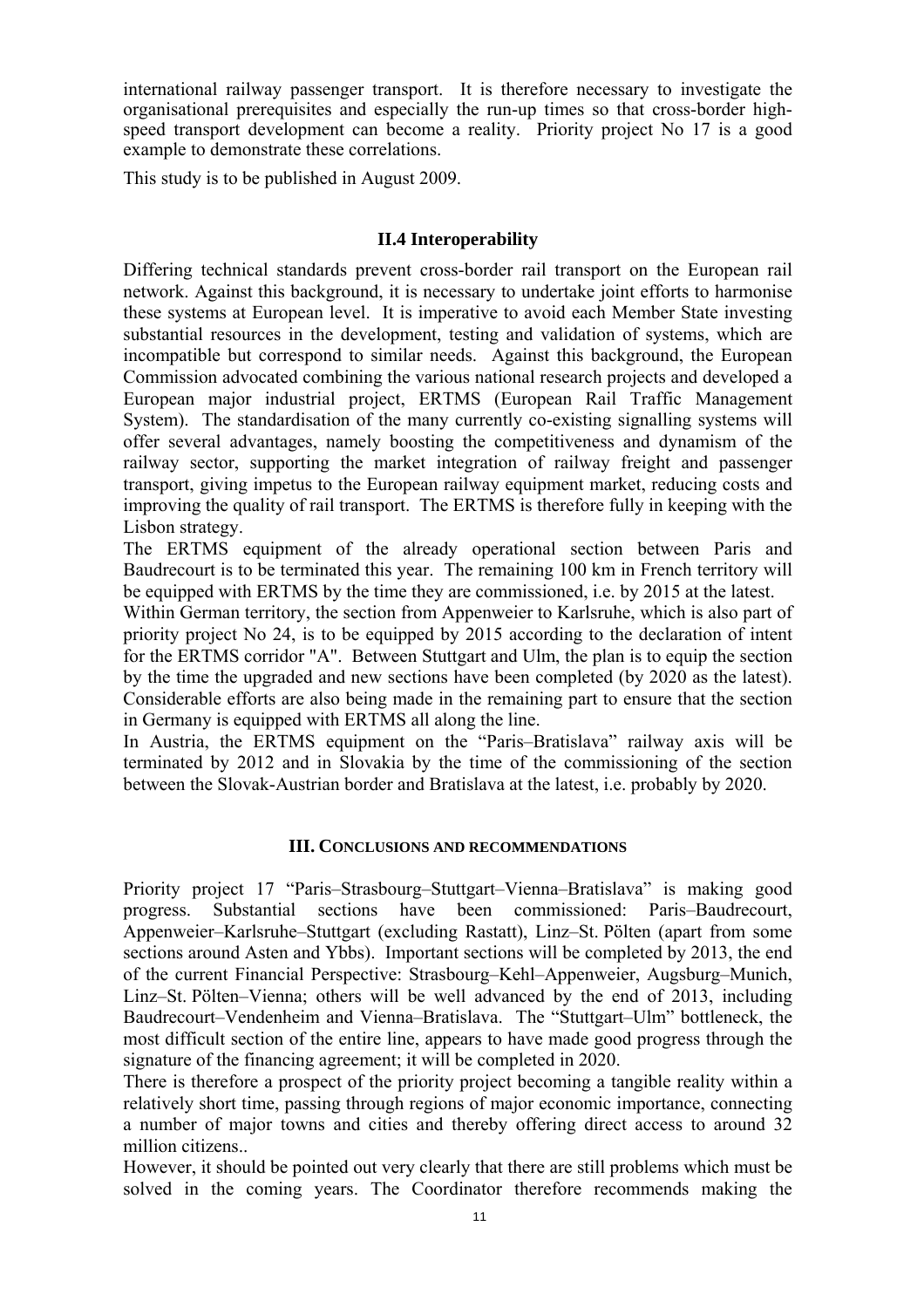necessary preparations to complete some sections as rapidly as possible and taking further transport policy aspects into consideration:

- Ensuring the continuity of the preparations and the ensuing work on the second phase of the East European TGV. Its completion would allow half an hour to be saved on this section.
- Clarification of the approach for the "Munich–Salzburg" section by bringing together all the participants involved to clarify the financing position and the phases for the completion of this section.
- Intermodality: since there are numerous airports along this line, the coordinator recommends linking up all air terminals. To be able to carry out this objective in a coordinated manner, he advises organising an airport conference next year.
- This intermodality is also crucial to the transport of goods: the questions of logistics and terminals etc. could be looked at in greater depth. In this connection it is worth pointing out that priority project No 17 has a whole series of terminals located on nearby navigable waterways. The Coordinator therefore recommends further implementation of the results of the *KLOK study*.
- The Coordinator recommends continuing to exploit the results of the *SMA study* to the benefit of TEN priority project No 17. It could be used to resolve the question of drawing up harmonised timetables at European level.
- The Coordinator recommends equipping the entire railway line with ERTMS to ensure interoperability along the whole of the "Paris-Bratislava" axis.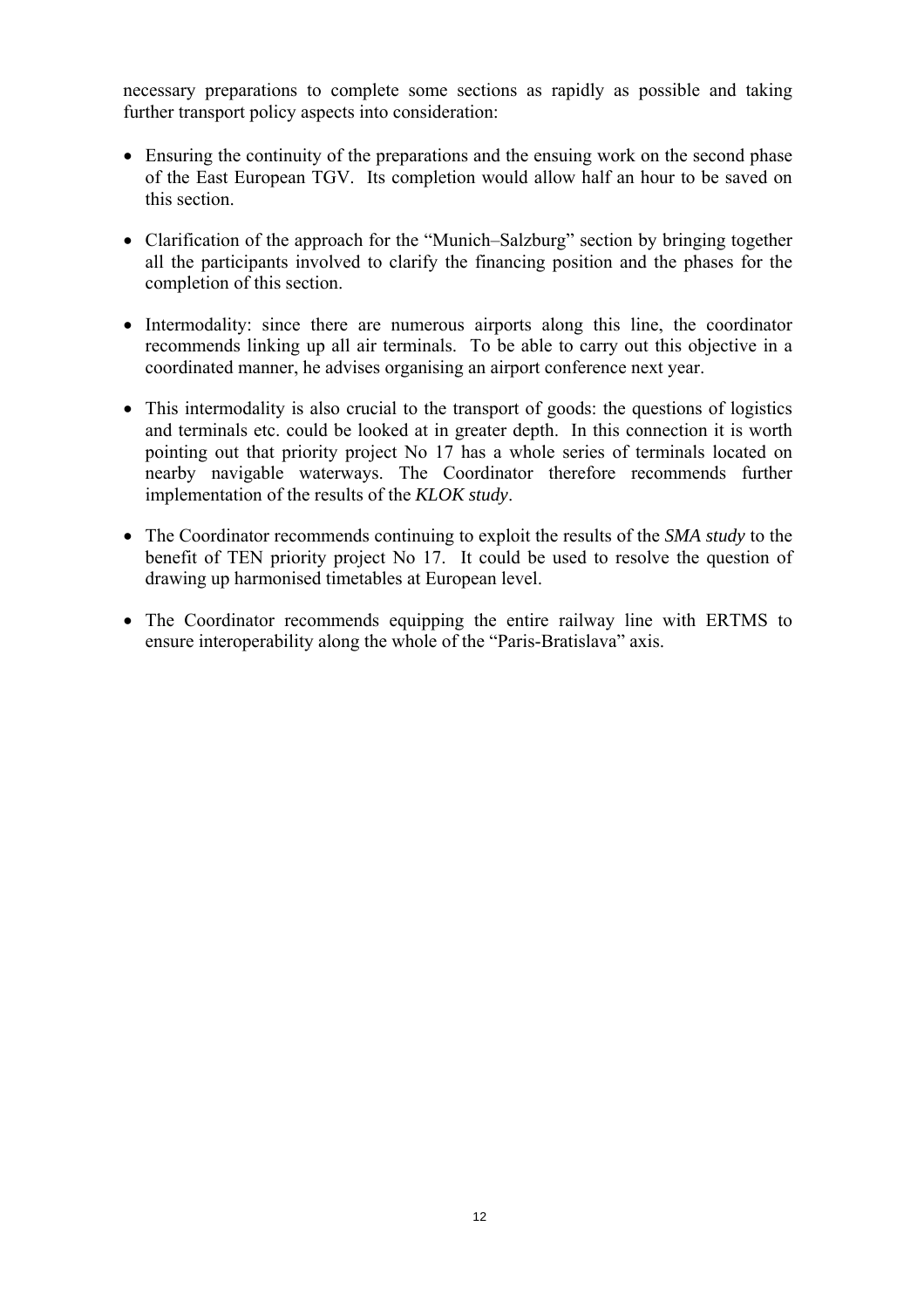## <span id="page-12-0"></span>**ANNEXE I**

## **DÉCLARATION D'INTENTION des ministres des transports de L'Autriche, la France, l'Allemagne et la Slovaquie sur le projet prioritaire de RTE-T No. 17 "***Paris-Strasbourg-Stuttgart-Vienne-Bratislava***" 9 juin 2006 Luxembourg**

## **Les Ministres**,

- se référant à la décision N° 884/2004/EC du Parlement Européen et du Conseil du 29 avril 2004 sur les orientations communautaires pour le développement du réseau transeuropéen de transport qui fixe une liste de projets prioritaires parmi lesquels figure l'axe ferroviaire *"Paris-Strasbourg-Stuttgart-Vienne-Bratislava"*,
- se référant au règlement 2236/95 du Conseil, déterminant les règles générales pour l´octroi d´un concours financier communautaire dans le domaine des réseaux transeuropéens, modifié en dernier lieu par le règlement 807/2004 et faisant l´objet d´une nouvelle modification en ce moment,
- constatant que le règlement 2236/95 précité permet d´octroyer des concours financiers communautaires dont le taux maximum est de 50% pour les études, de 20% pour les sections transfrontalières, ainsi que pour les goulets d´étranglement constituant des barrières naturelles et de 10% pour les autres sections,
- se réjouissant de la nomination d´un coordonnateur européen, M. Péter Balázs, pour cet axe ferroviaire *"Paris-Strasbourg-Stuttgart-Vienne-Bratislava",*
- conscient du potentiel considérable que représente la réalisation de l'axe à grande vitesse *"Paris-Strasbourg-Stuttgart-Vienne-Bratislava"* en matière de croissance économique, d'emplois et d'amélioration de la compétitivité, notamment en facilitant le mouvement des personnes et des marchandises dans l'union européenne entière,
- reconnaissant l'importance de l'axe ferroviaire est-ouest à grande vitesse "Paris-Strasbourg-Stuttgart-Vienne-Bratislava" pour le développement économique des Etats membres de l'UE et leur intégration dans le marché unique,
- apportant leur soutien à la promotion de l'utilisation du transport ferroviaire comme mode de déplacement durable et reconnaissant les bénéfices retirés par les pays en matière de sécurité des déplacements et de réduction de leur nuisance environnementale,
- prenant en compte l'importance de coordonner les efforts des différents pays associés au projet afin de garantir l'intérêt européen commun de l'axe ferroviaire "*Paris-Strasbourg-Stuttgart-Vienne-Bratislava"*,
- conscient du fait que la maximisation des bénéfices microéconomiques et macroéconomiques passe par la réalisation de l'axe ferroviaire "*Paris-Strasbourg-Stuttgart-Vienne-Bratislava*" et que les investissements dans les maillons manquants contribueront également à augmenter la rentabilité des sections déjà existantes,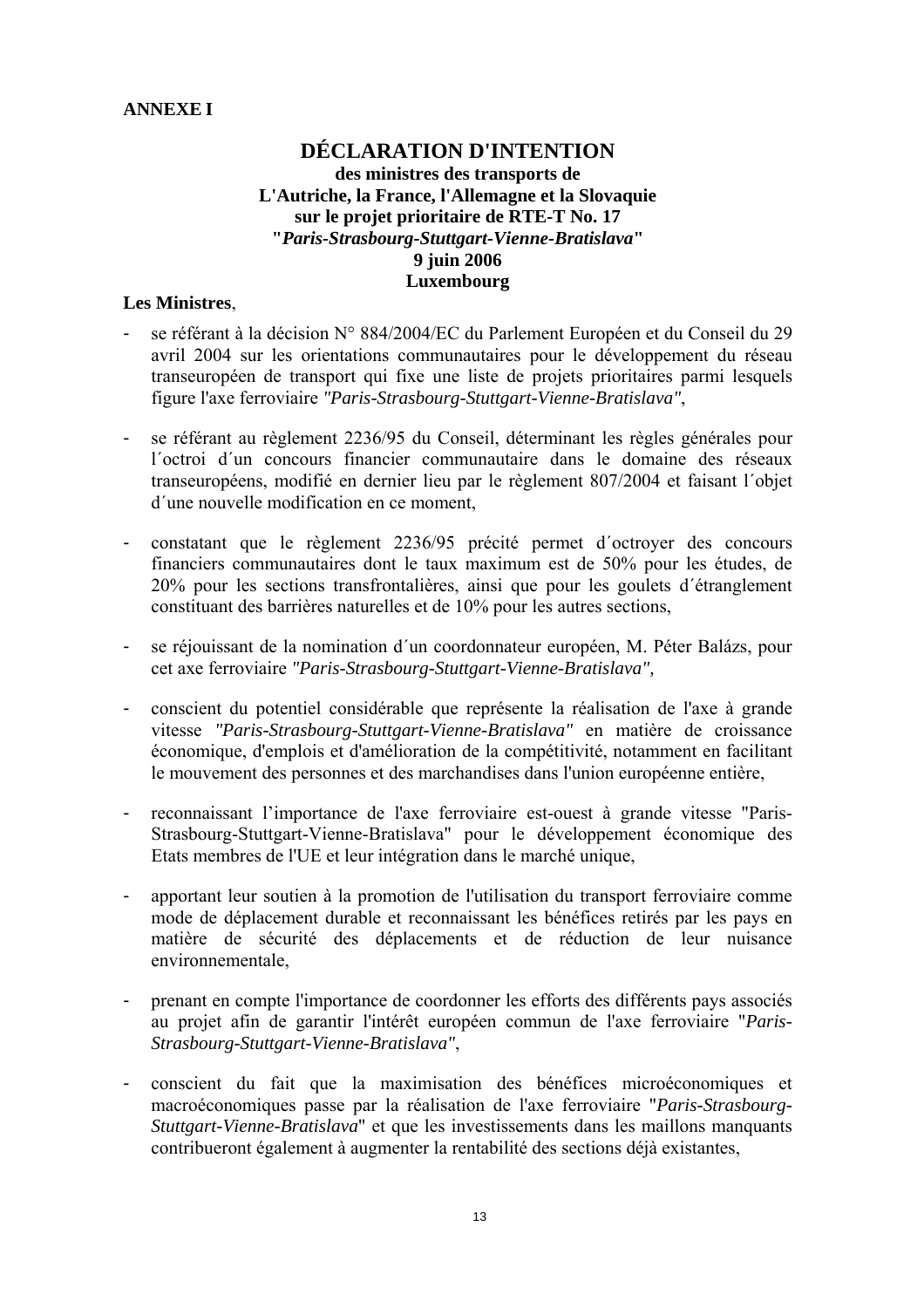- constatant les grands progrès déjà réalisés tout au long de l'axe ferroviaire "*Paris-Strasbourg-Stuttgart-Vienne-Bratislava*" et se réjouissant de la mise en service de nouvelles sections de la ligne à partir de 2007,
- soulignant l´importance d´optimiser l'interopérabilité de cet axe en poursuivant une réalisation coordonnée de la ligne entière de sorte que toutes les sections individuelles constituent une seule ligne interopérable,
- poursuivant l´objectif de réaliser le projet *"Paris-Strasbourg-Stuttgart-Vienne-Bratislava"* dans les meilleurs délais possible dans le cadre des possibilités de financement offertes.

## **Demandent à cette fin:**

- 1. un cofinancement communautaire, dans le cadre des possibilités offertes par le règlement financier concerné, notamment pour les sections transfrontalières et pour les goulets d´étranglement importants
- 2. un appui du coordonnateur européen pour assurer la réalisation complète de cet axe ferroviaire dans les meilleurs délais possibles.

## **Affirment par la présente:**

- 3. poursuivre de façon coordonnée la réalisation de toutes les sections de l'axe ferroviaire "*Paris-Strasbourg-Stuttgart-Vienne-Bratislava*" dans les meilleurs délais possibles dans le cadre des possibilités de financement offertes afin d'en maximiser les bénéfices, de façon à réduire substantiellement les temps de déplacements, en accroissant les capacités du trafic passager et fret, ainsi qu'en assurant un lien optimal intra- et intermodal avec d'autres projets prioritaires (RTE),
- 4. établir une coopération étroite entre tous les acteurs poursuivant la mise en œuvre coordonnée de l'axe "*Paris-Strasbourg-Stuttgart-Vienne-Bratislava*", et en particulier les sections transfrontalières et les goulets d´étranglement,

Hubert GORBACH, Vizekanzler und Bundesminister für Verkehr, Innovation und Technologie der Republik Österreich

Dominique PERBEN, Ministres des transports, République Française

Wolfgang TIEFENSEE, Ministre des transports, République Fédérale d'Allemagne

Pavol PROKOPOVIČ, Ministre des transports, République Slovaque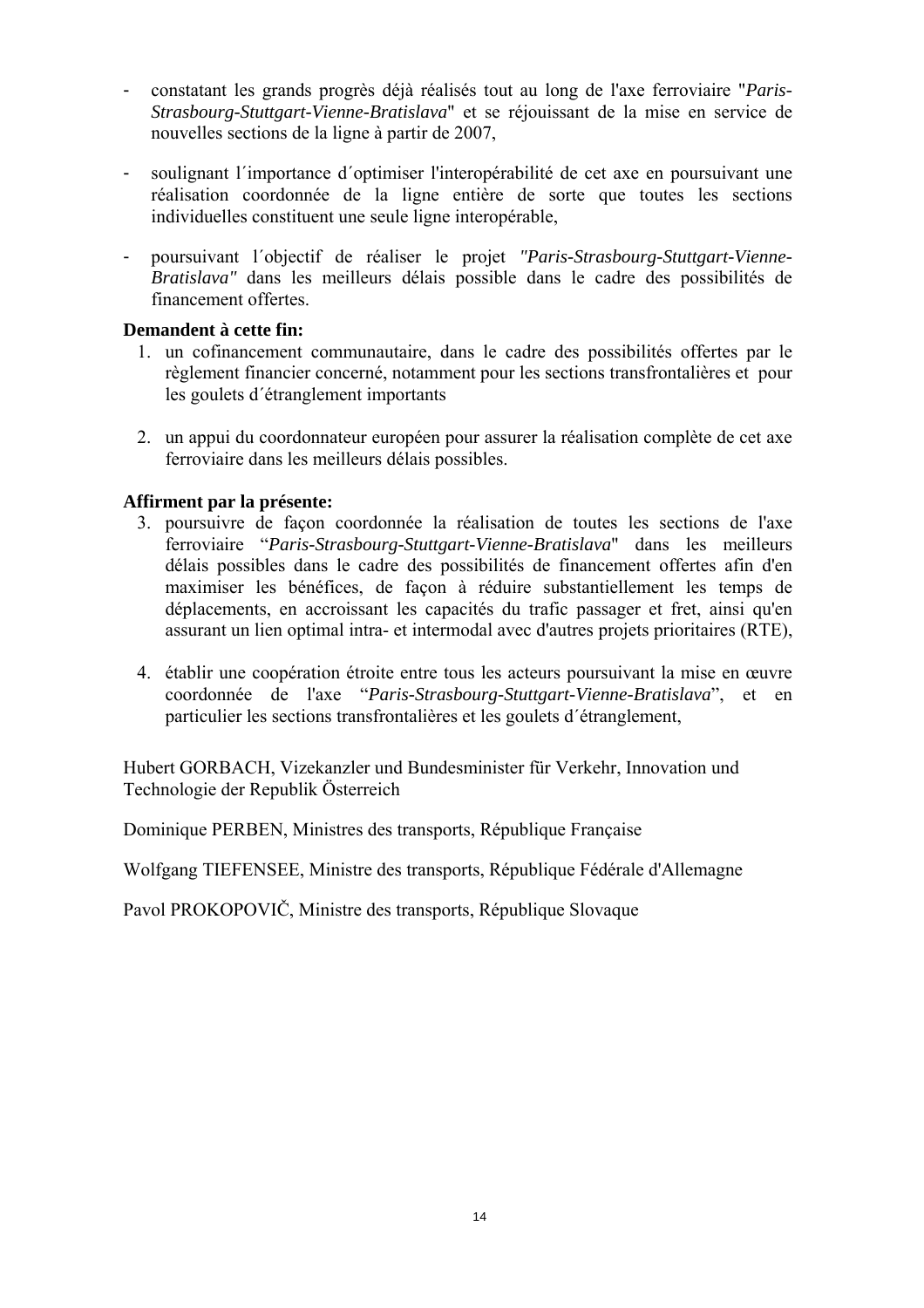## <span id="page-14-0"></span>**ANNEXE II**

## **Strasbourg, le 14 juin 2006 DÉCLARATION DE SOUTIEN**

#### **à la réalisation du projet prioritaire n° 17 du Réseau transeuropéen de transport concernant l'axe ferroviaire "***Paris-Strasbourg-Stuttgart-Vienne-Bratislava***"**

#### **Les signataires**,

- se réjouissant de la signature, le 9 juin 2006 à Luxembourg, par les Ministres des Transports de la République Française, de la République Fédérale d´Allemagne, de la République Fédérale d´Autriche et de la République de Slovaquie, d'une déclaration d'intention associant pour la première fois les quatre Etats membres concernés par la modernisation de l'axe ferroviaire *"Paris-Strasbourg-Stuttgart-Vienne-Bratislava";*
- se félicitant de la nomination, pour ce projet, d'un coordonnateur européen, M. Péter Balázs, et de la dynamique positive qui a résulté de cette nomination;
- se réjouissant de la signature d´un traité franco-allemand relatif à la construction d'un nouveau pont sur le Rhin, entre Strasbourg et Kehl, pour 2010, qui, après la réalisation de la section Kehl-Appenweier, créera un lien ferroviaire de qualité entre la France et l´Allemagne;
- saluant l'avancée significative des négociations entre l'Allemagne et l'Autriche relatives à la réalisation de la section transfrontalière Salzbourg-Freilassing;
- se félicitant des contacts étroits établis entre les autorités slovaques et autrichiennes, permettant d'envisager, entre les deux pays, une coordination efficace pour la réalisation de la section transfrontalière Vienne-Bratislava;
- exprimant leur entier soutien au processus de coordination multilatérale engagé par le coordonnateur européen;
- réitérant leur demande d'un soutien fort de la part de l'Union européenne;
- lançant aux Etats membres un appel pressant afin que l´axe ferroviaire *"Paris-Strasbourg-Stuttgart-Vienne-Bratislava* soit modernisé dans les meilleurs délais possibles, avec l'objectif d'une réalisation intégrale à l'horizon 2015;
- conscients du potentiel considérable que représente la réalisation de l'axe à grande vitesse *"Paris-Strasbourg-Stuttgart-Vienne-Bratislava"*, et ses interconnexions, en matière de croissance économique, d'emplois et d'amélioration de la compétitivité, notamment en facilitant la circulation des personnes et des marchandises dans l'ensemble de l'Union Européenne;
- se félicitant de l'importance des investissements réalisés ou prévus par les collectivités locales et régionales dans le but, d'une part, de valoriser les gares et leur environnement, et, d'autre part, d'assurer l'articulation des transports nationaux et internationaux avec les transports locaux et régionaux en vue d'optimiser l'accès des territoires à l'axe ferroviaire *"Paris-Strasbourg-Stuttgart-Vienne-Bratislava";*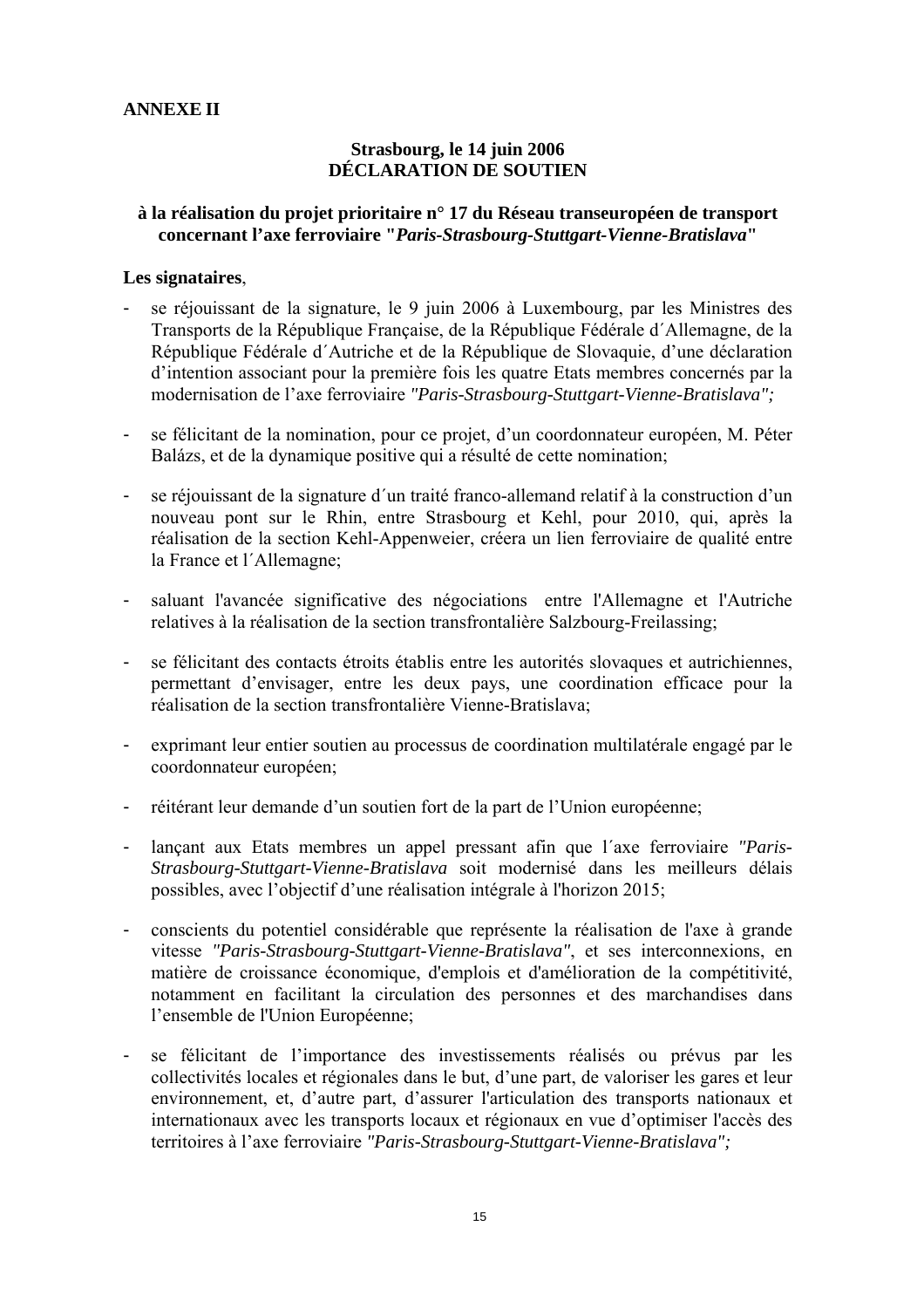- soulignant l'importance d'intégrer les différents centres d'intermodalité (aéroports, et, pour le fret, les plates formes multimodales);
- constatant les travaux déjà réalisés tout au long de l'axe ferroviaire "*Paris-Strasbourg-Stuttgart-Vienne-Bratislava*" et se réjouissant de la mise en service progressive de nouvelles sections entre 2007 et 2015,

## **Affirment par la présente:**

- 1. apporter leur appui aux Etats membres et au coordonnateur européen pour poursuivre la modernisation de cet axe ferroviaire d'ici 2015;
- 2. vouloir créer les conditions d'une coordination étroite entre toutes les autorités compétentes afin de faciliter la mise en œuvre de ce projet et sa réalisation dans les meilleurs délais possibles;

## **Demandent à cette fin:**

- 3. l'inscription dans les programmations budgétaires nationales des ressources nécessaires à la réalisation des sections manquantes, en vue d'une réalisation complète dans les meilleurs délais et au plus tard pour 2015;
- 4. un cofinancement communautaire effectif, selon les possibilités offertes par le règlement financier concerné, aussi bien pour les sections transfrontalières que pour les goulets d´étranglement importants, dans le but de garantir l´interopérabilité de la ligne entière,
- 5. la mise en place d'un schéma de desserte à l'échelle de l'intégralité de l'axe, de façon à réduire substantiellement les temps de déplacements, en accroissant les capacités du trafic passager et fret, ainsi qu'en assurant un lien optimal avec des hubs intermodaux de niveau régional et local, notamment avec les nombreux aéroports situés sur cet axe, et avec d'autres projets prioritaires (RTE).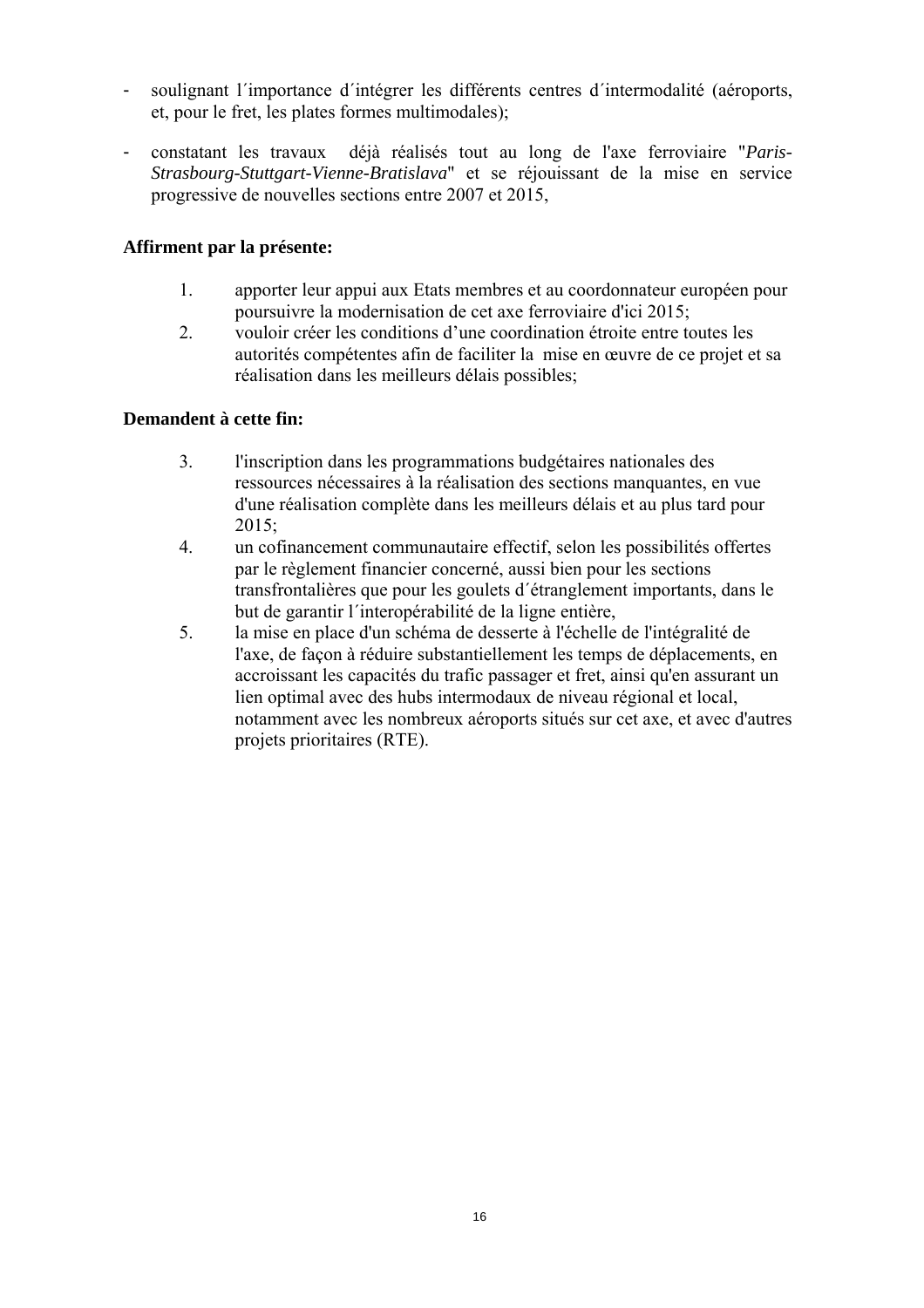